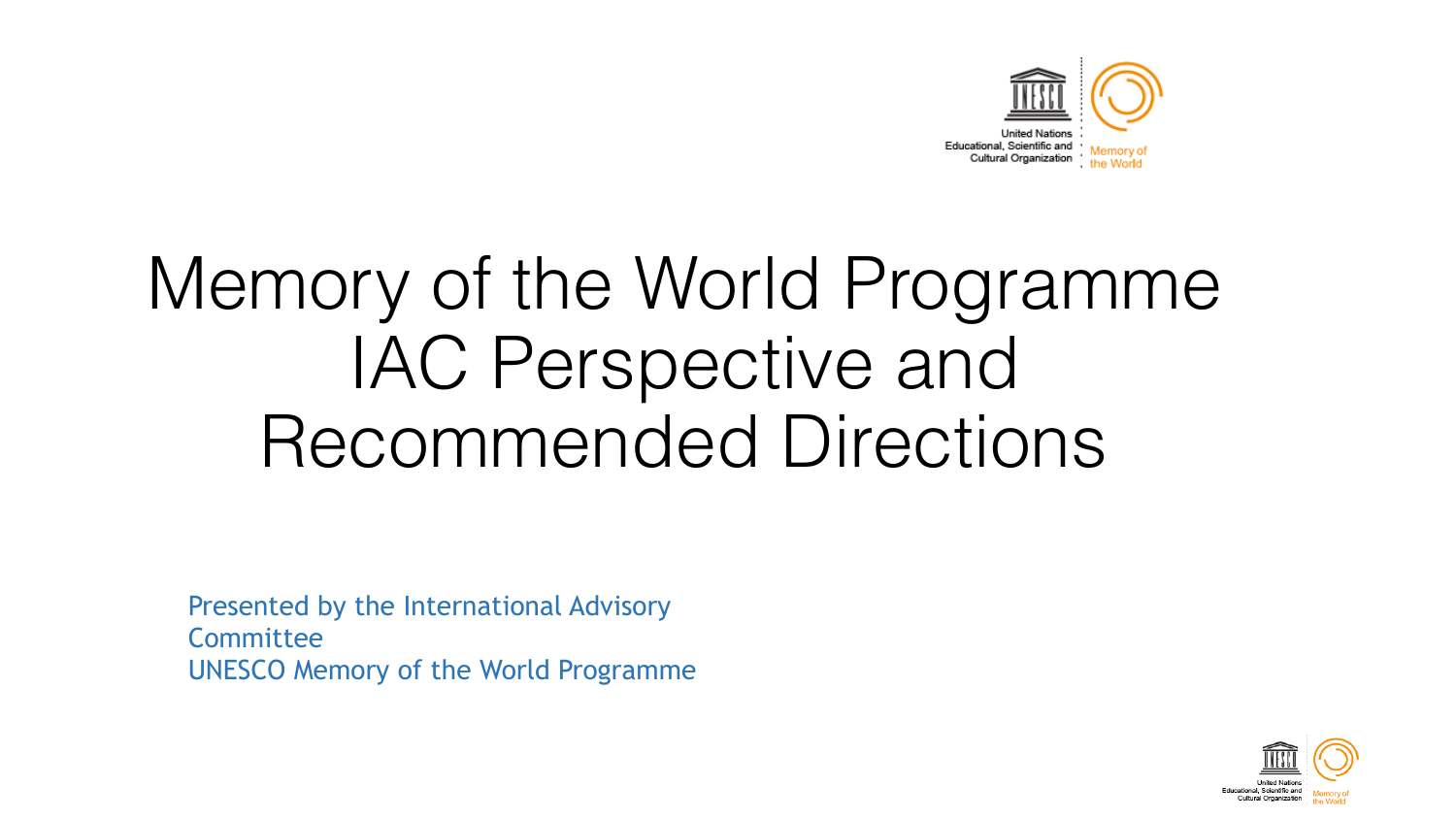## Overview

❖ IAC Review Process ❖ Survey Results ❖ Recommendations ❖ Governance Models



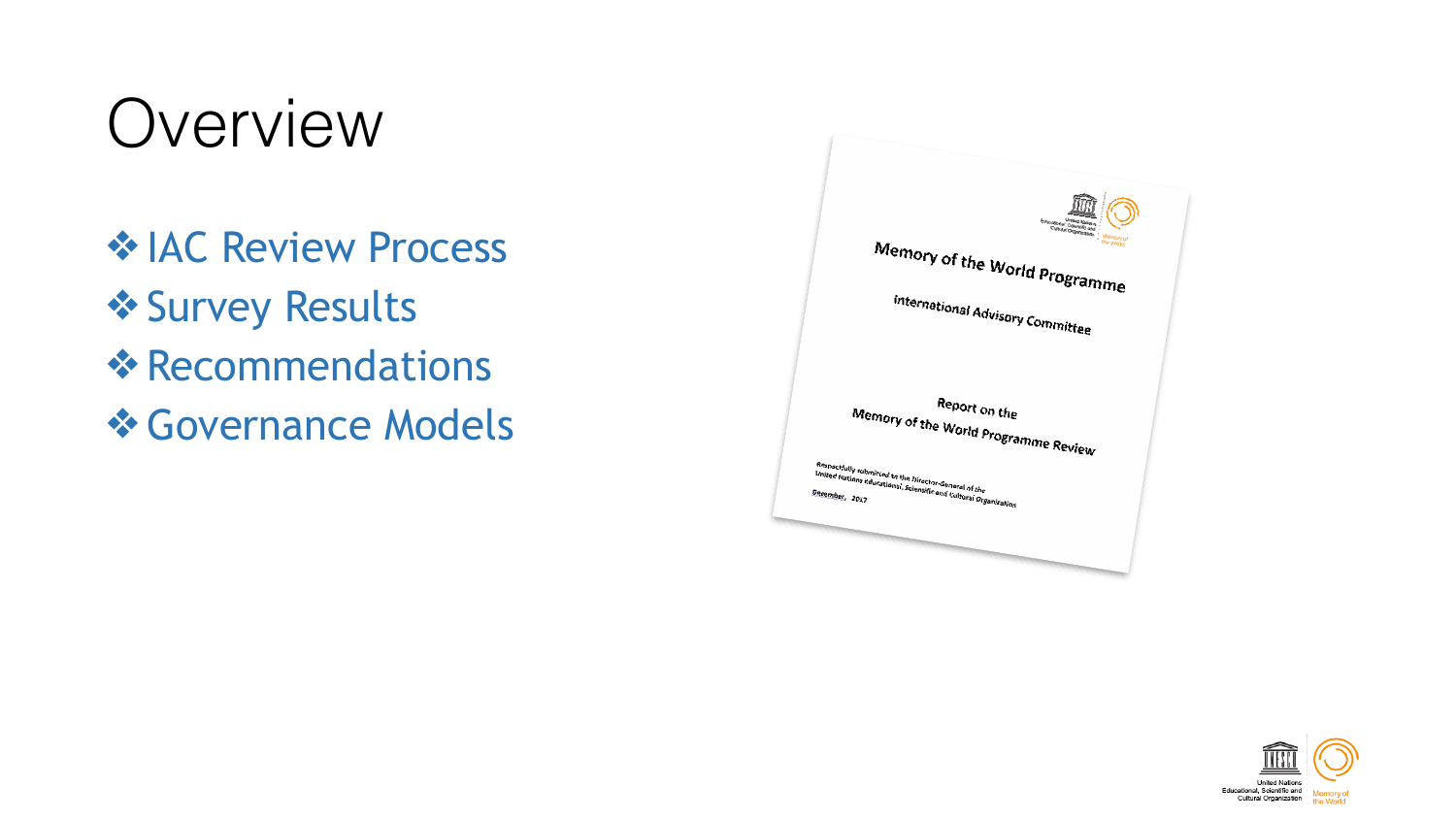## IAC Review Process

- Initiated by IAC at its 12<sup>th</sup> Meeting, October 2015 Abu Dhabi;
- Welcomed by UNESCO Executive Board April 2016; encouraged April 2017
- 2 working groups formed: Statutes & Rules, Guidelines and Ethics
- 2 Discussion papers prepared, reflecting issues raised by IAC
- Posted online with invitation to participate: June through October 2016
- 45 submissions received:
	- 27 from UNESCO national commissions and MOW national committees.
- Consensus meeting for IAC and Working Groups, Berlin March 2017
- Report submitted to DG UNESCO, June 2017 (202 EX/15)
	- 15 Recommendations

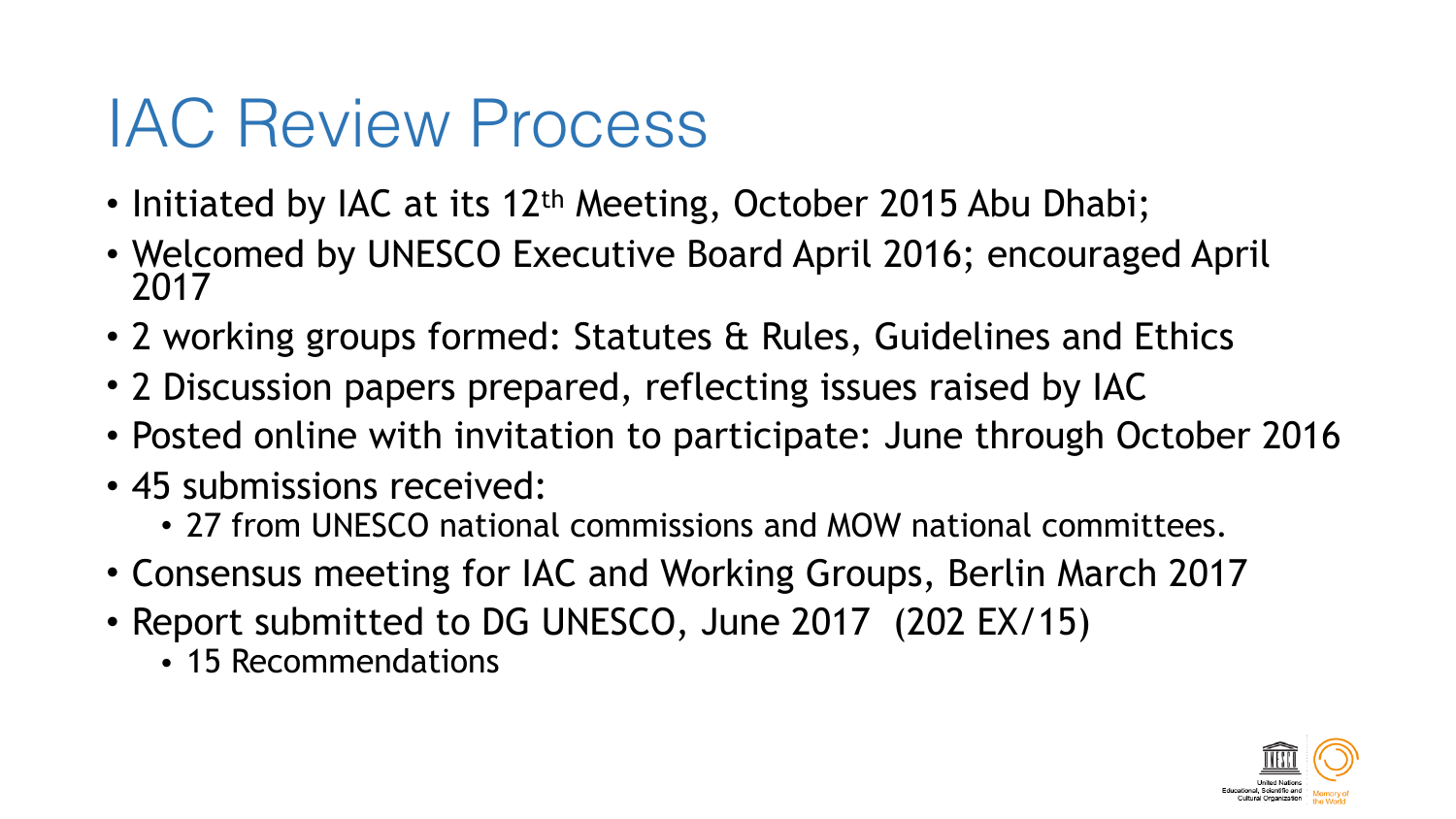### Key Findings from 2017 IAC Survey 1.

- Many submissions paid tribute to the Secretariat and work of IAC expert volunteers over 25 years:
	- 4 international conferences,
	- pioneering work on use of emerging digital technologies for preservation and access to fragile or dispersed documentary heritage;
	- key policy instruments including UNESCO Universal Declaration on Archives (2011) and Recommendation Concerning the Preservation of and Access to Documentary Heritage, including in digital form (2015),
	- 3 regional and 24 national MOW committees and registers, the International MOW register and publications.
- Substantial increase in Nominations for the International Register
	- from 88 (2015) to 132 (2017)

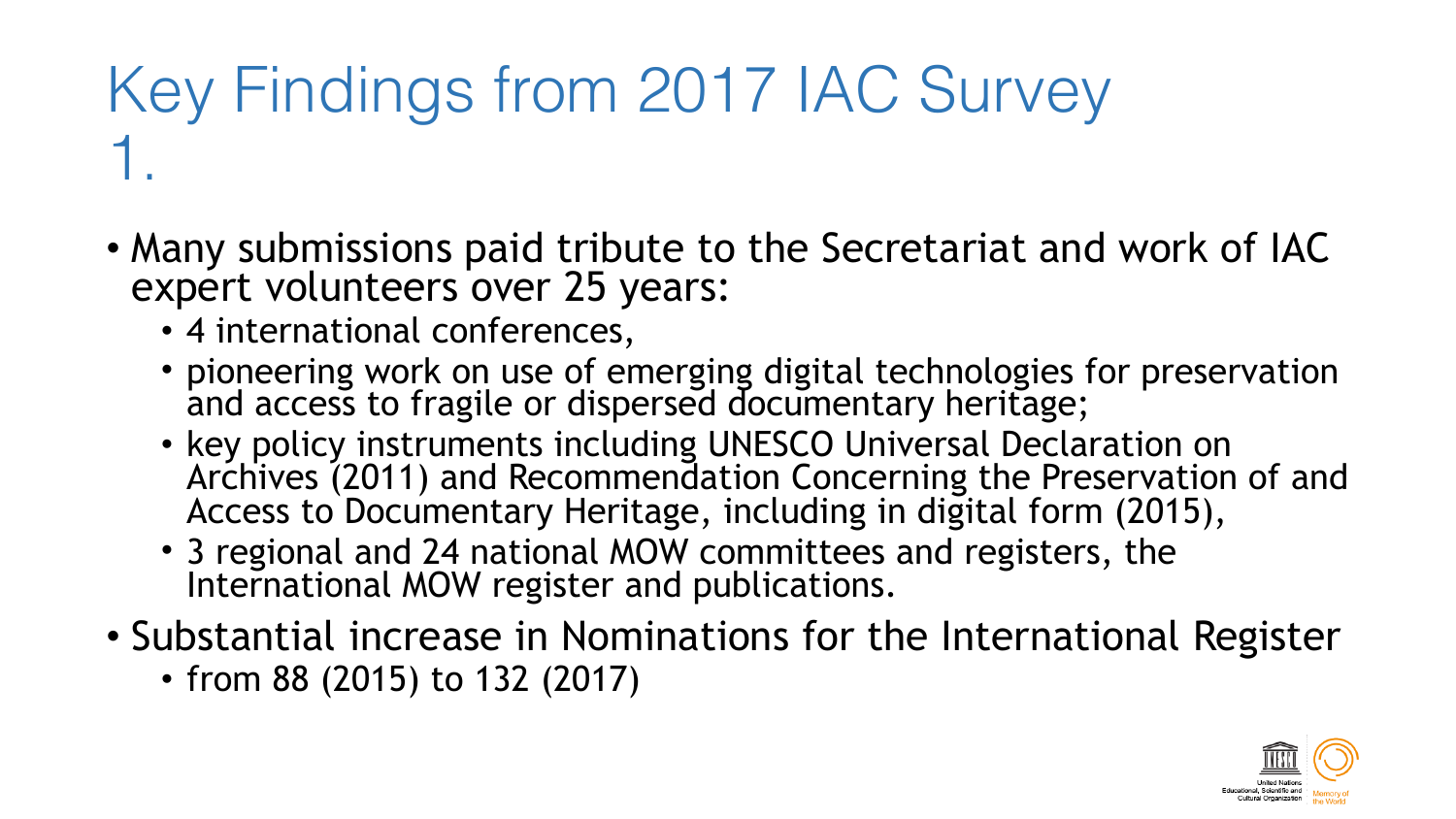### Key Findings from 2017 IAC Survey 2.

- 78% of respondents felt that MOW was not meeting its potential and had lost sight of its intent, echoing previous evaluations and reports (1997, 2005, 2012)
- Some comments that MOW is not known amongst the institutions it is meant to assist
- MOW "unsustainable" at current resource levels as noted in 2012 (190) EX/15) and becoming high risk to UNESCO
- Considerable concern/interest in preserving digital documentary heritage
- Popularity of Register has overwhelmed the other aspects of the MOW programme: documentary materials at risk, public awareness, education, research on new technologies, partnerships.

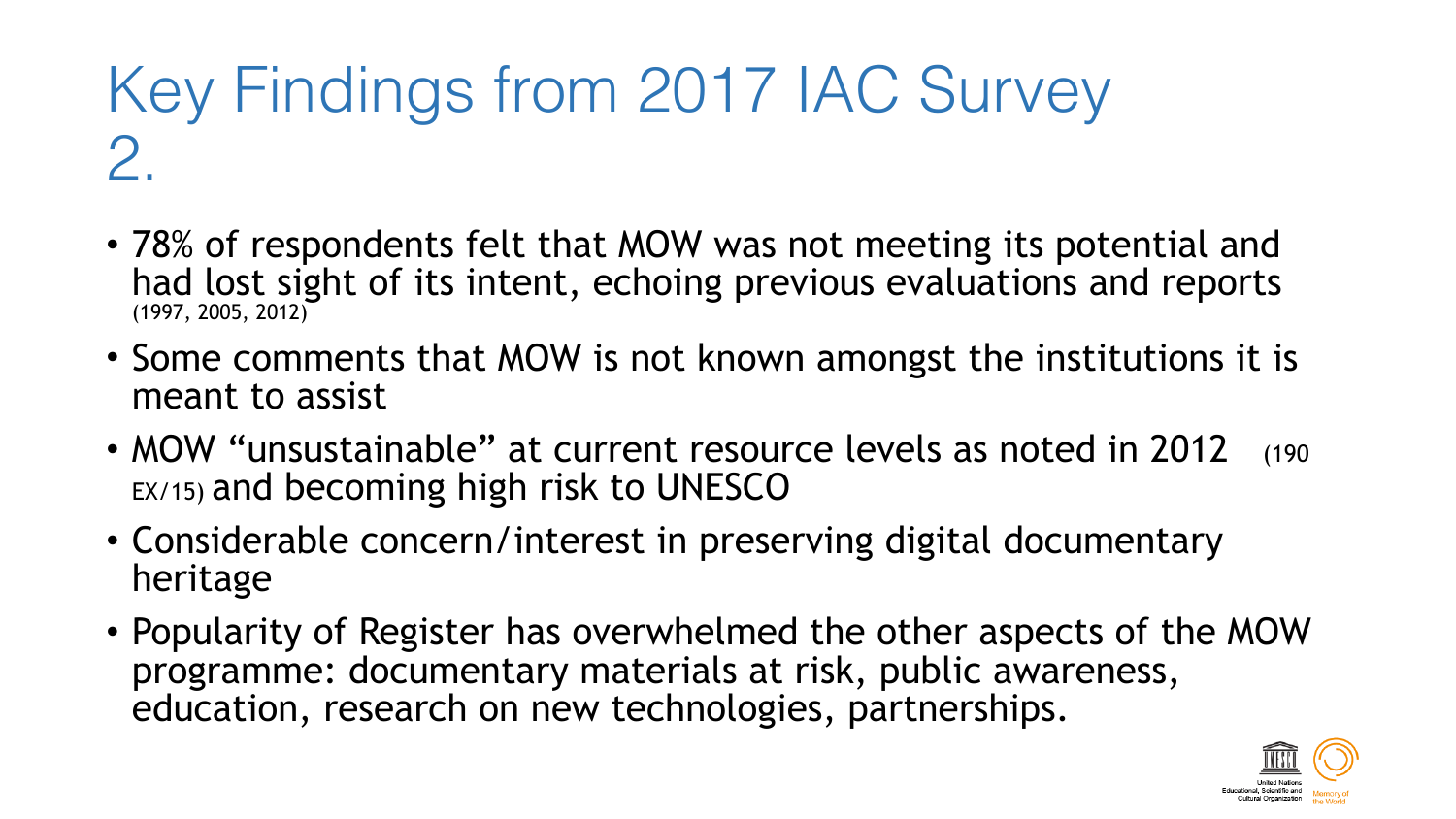## Key IAC Recommendations 2017 1.

- That an appropriate balance between documents at risk and globally significant documents (International Register) be restored.
- That the MOW IAC represent all regions and advise UNESCO on all aspects of a renewed MOW program.
- That UNESCO encourage and advance awareness, research and standards to highlight and respond to the many threats to our documentary heritage, especially in the myriad of digital forms.
- That UNESCO examine the synergies across all its world heritage programs
- That the MOW program work in harmony and close collaboration with other UNESCO world heritage programs and engage with partners in the public, private and voluntary sectors.
- That to facilitate use, the MOW web site as the public face of the program, be considerably expanded, to include training programs on preservation as well as a modern search engine linked to MOW regional sites and centers of digitized documents

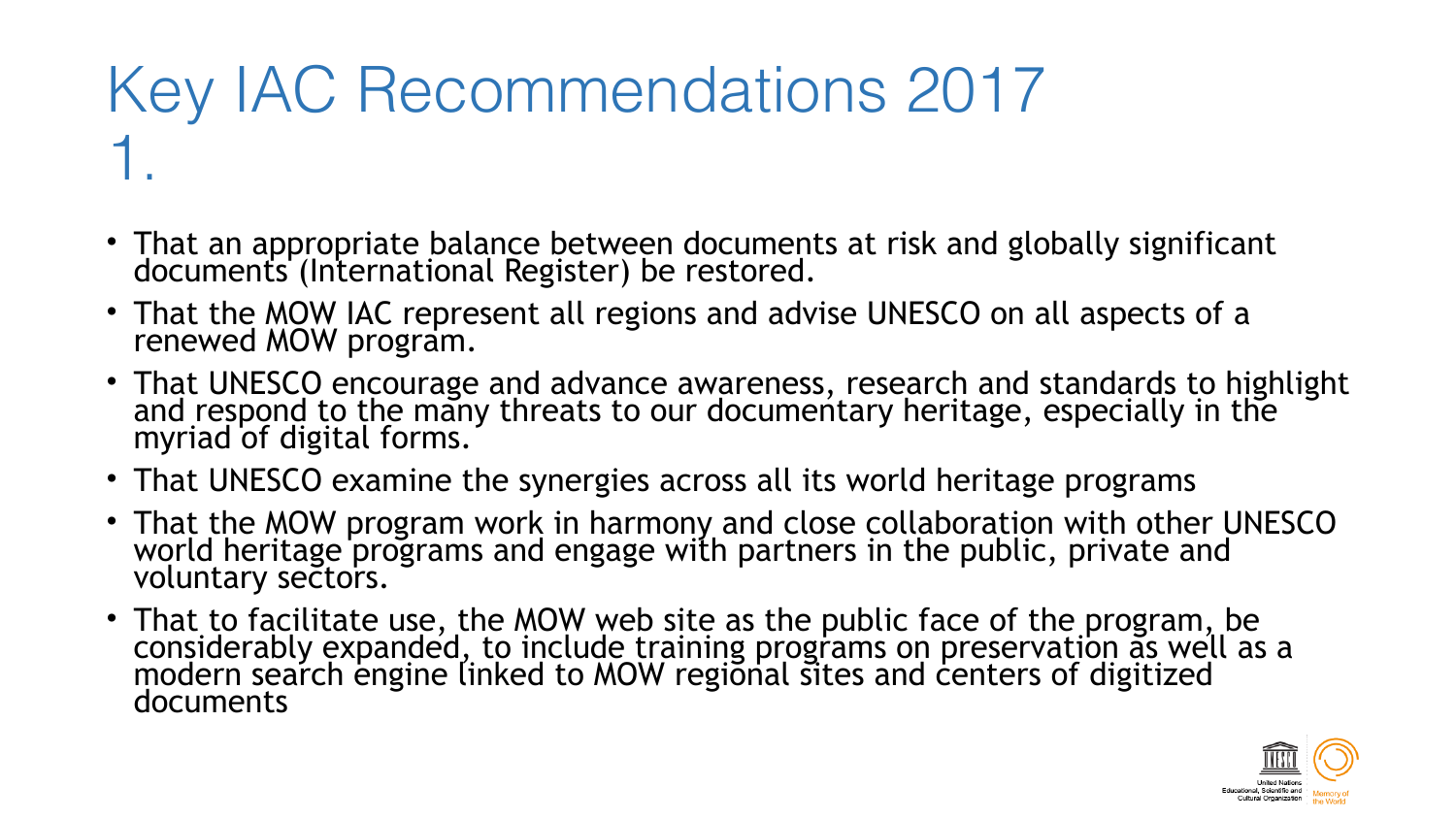## Key IAC Recommendations 2017 2.

• nominations process for inscription on the International Register

- allow the Secretariat to review the legal, technical and other pertinent aspects of the nomination,
- publication online for comment by UNESCO delegations,
- referral to the MOW Register Sub-Committee, for a preliminary recommendation
- consideration by the IAC
- a recommendation to the UNESCO DG for decision.
- 'Questioned Nominations'
	- given more time for dialogue,
	- leading to a joint nomination; or
	- an agreement on an inscription without the controversial aspects

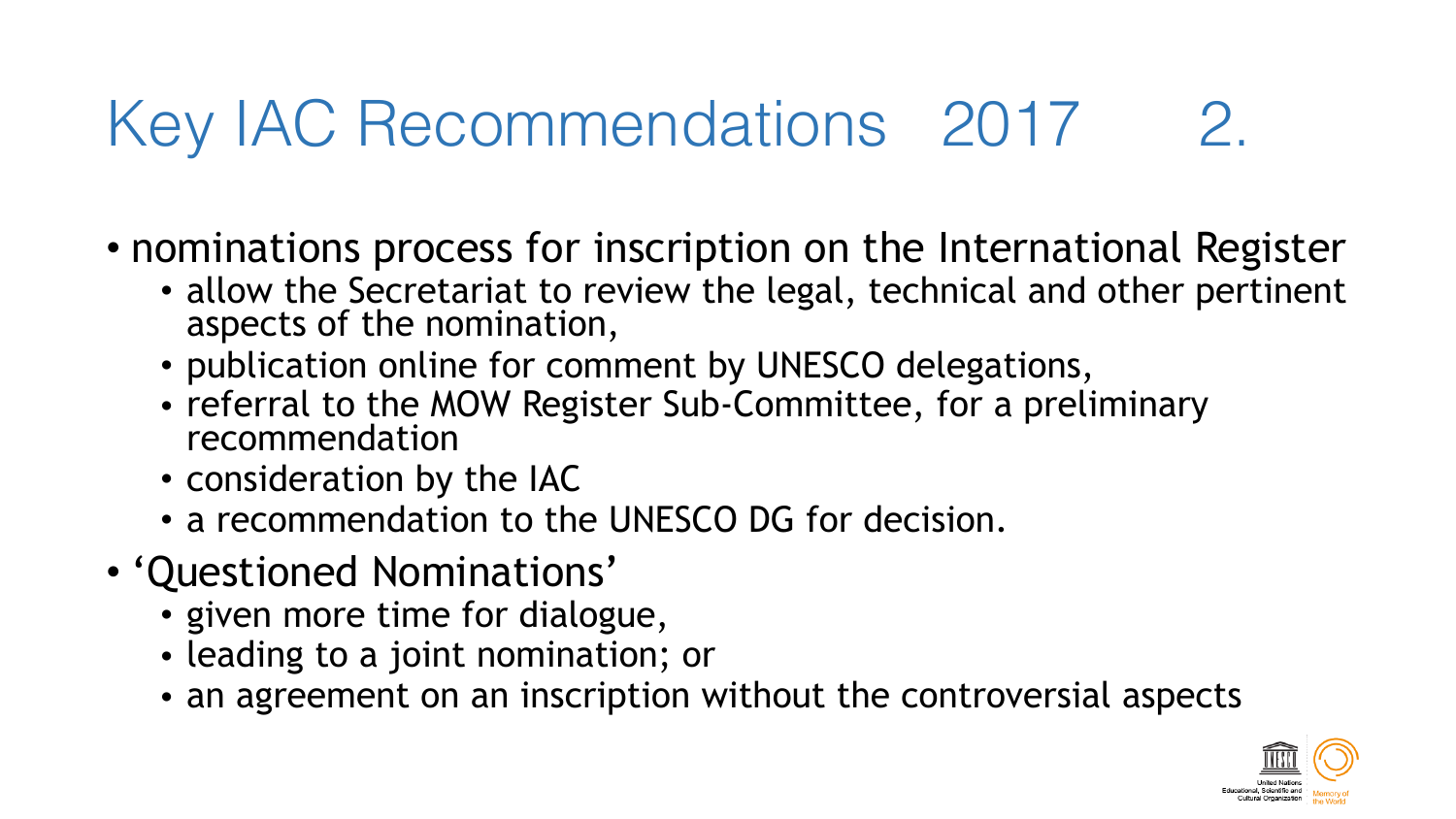#### Key IAC Recommendations 2017 3.

- MOW Statutes, Rules of Procedure and Guidelines be amended to reflect and implement the UNESCO Executive Board's decisions on these recommendations
- The proposed MOW Code of Ethics be adopted.

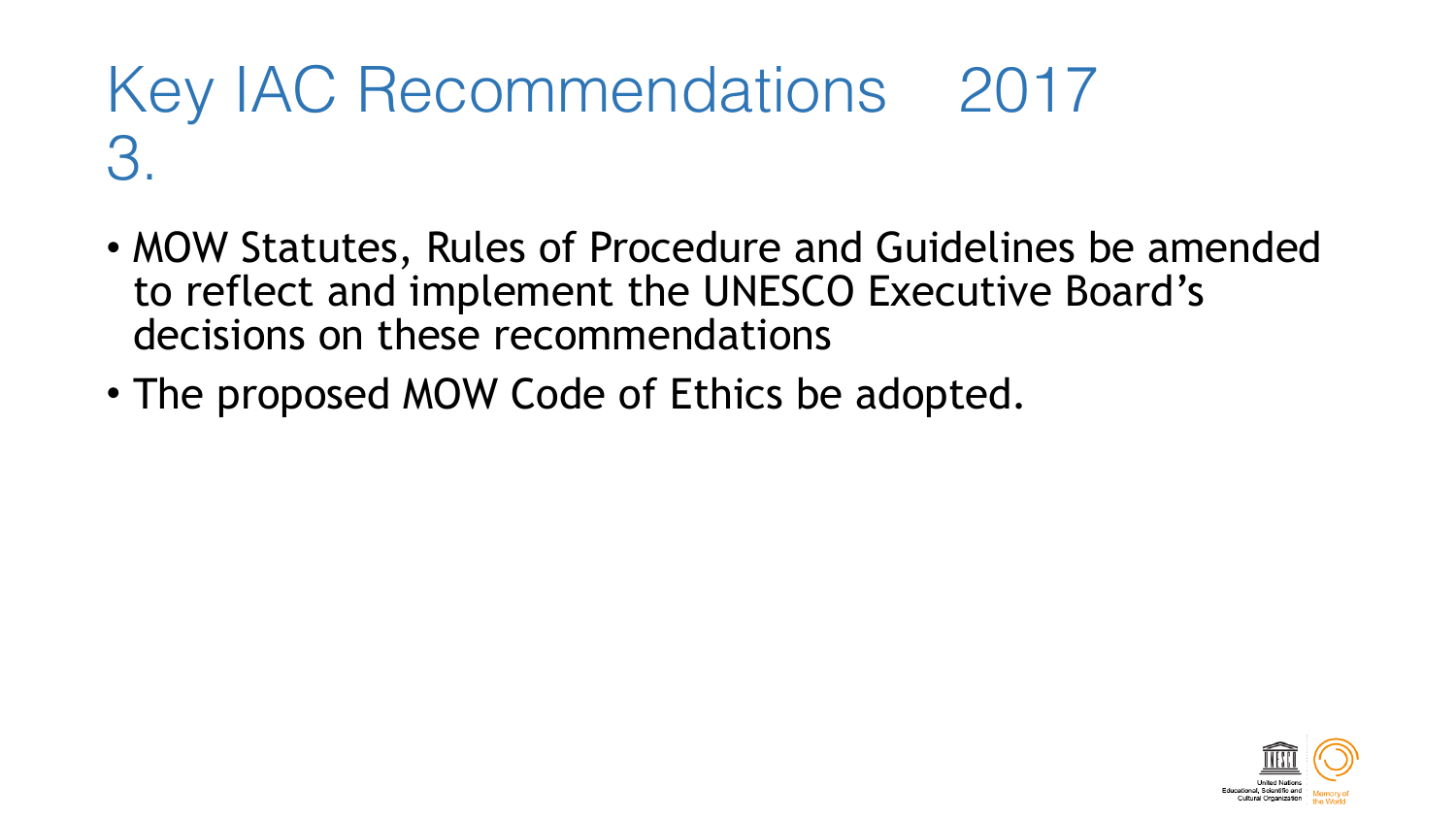## Issues 2019

#### **Governance models: Evaluation Criteria**

Will the proposed governance structure accomplish the following:

- 1) Provide the missing legal basis for the MOW Program?
- 2) Ensure sustainable funding and staff support ?
- 3) Raise awareness within UNESCO and amongst all Member States of the vital importance of our documentary heritage ?
- 4) Ensure meaningful engagement with the expert Advisory Committee, other UNESCO world heritage programs, partners, relevant NGOs and private sector ?
- 5) Restore program balance between documents at risk and globally significant documents

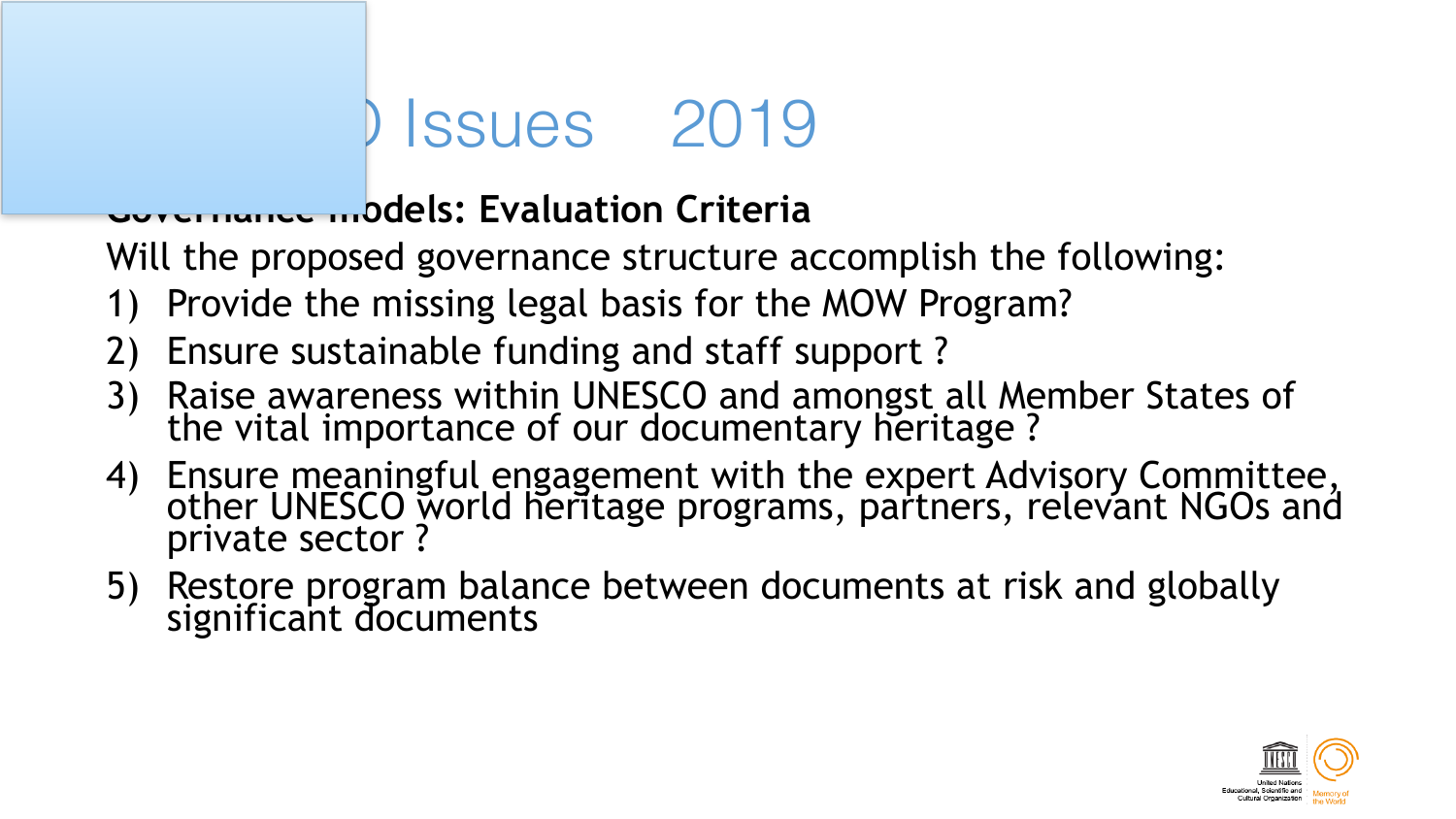## Perspectives on Governance

- Documentary Heritage has proven to be important to Member States and the functioning of UNESCO
- IAC is open to greater participation by Member States
	- Shared responsibility of Member States
	- MOW exists to serve the purposes of UNESCO
	- Registrations should be celebrated by all Member States
- MOW is much more than the Register
	- Controversial nominations overshadow the greater work of the programme
	- should be resolved or excluded

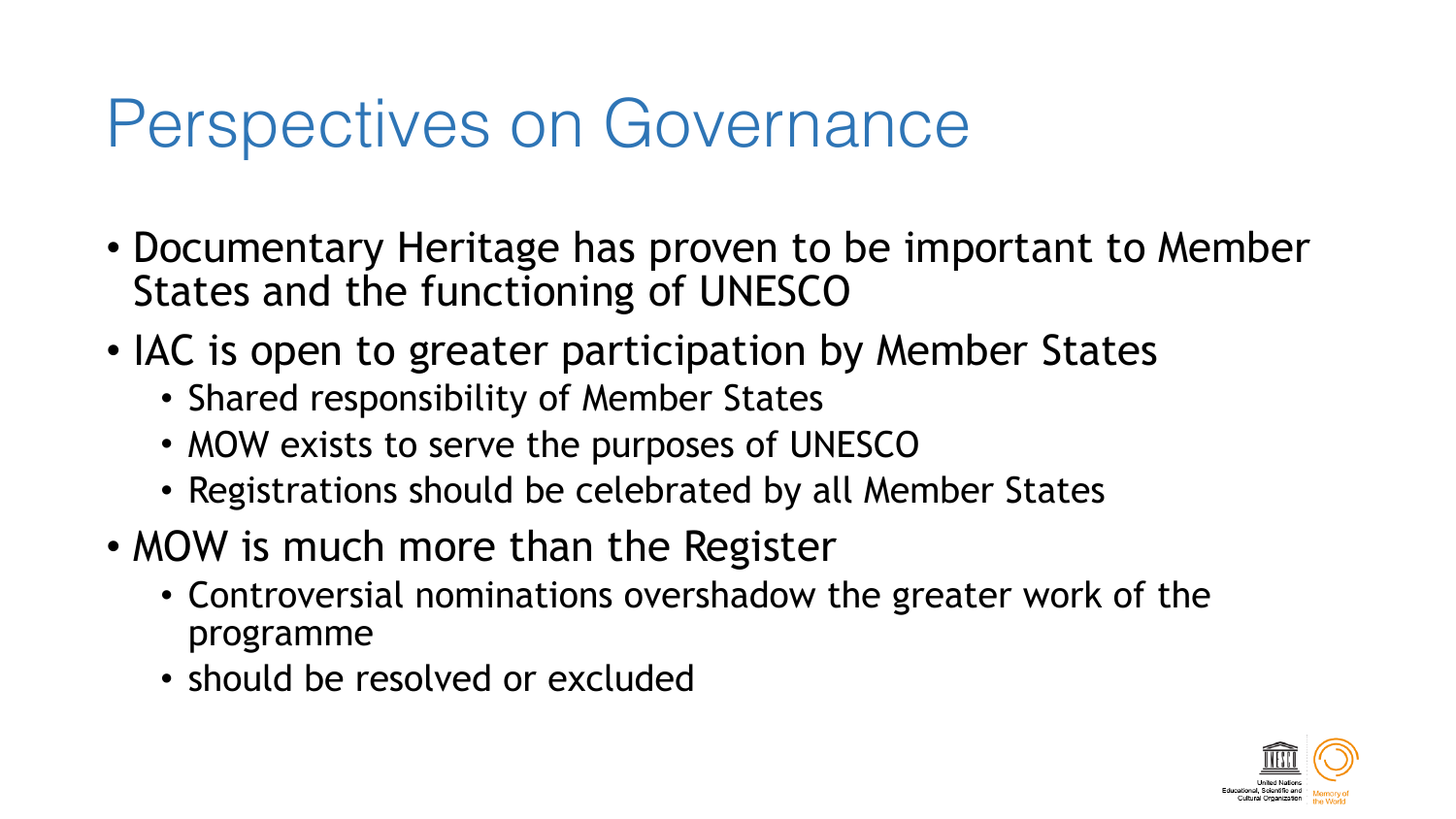## Reflections on Legal Basis

- MOW requires something additional to 2015 Recommendation
- Established alongside other Heritage programmes
- Must be situated to work in harmony and close collaboration with other heritage programmes, the Information for All Programme and engage with appropriate partners in the public, private and voluntary sectors to advance its mandate.